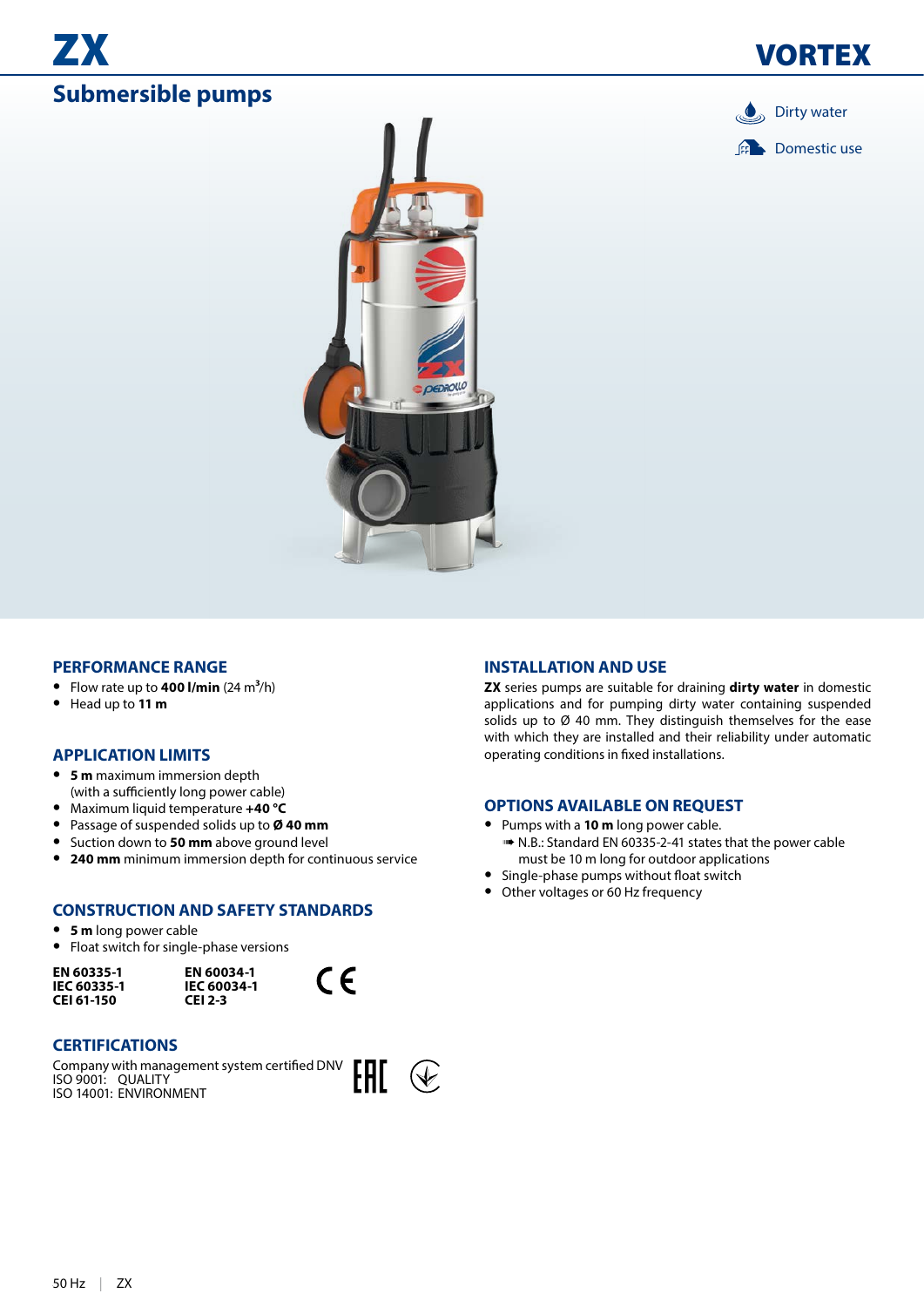

### **CHARACTERISTIC CURVES AND PERFORMANCE DATA 50 Hz n= 2900 min-1**



| <b>MODEL</b>     |      | POWER (P2) | $m^3/h$<br>O<br>l/min | 0  | 1.5  | 3.0 | 4.5 | 6.0 | 9.0 | 12.0 | 15.0 | 18.0 | 21.0 | 24.0 |
|------------------|------|------------|-----------------------|----|------|-----|-----|-----|-----|------|------|------|------|------|
| Single-phase     | kW   | HP         |                       | 0  | 25   | 50  | 75  | 100 | 150 | 200  | 250  | 300  | 350  | 400  |
| <b>ZXm 1B/40</b> | 0.50 | 0.70       | H metres              | 9  | 8.5  | 8.3 | 8   | 7.5 | 6.5 | 5.2  | 4    | 2.5  |      |      |
| <b>ZXm 1A/40</b> | 0.60 | 0.85       |                       | 11 | 10.5 | 10  | 9.5 | 9.2 | 8.2 |      | 5.7  | 4.3  | 2.8  | 1.5  |

**Q** = Flow rate **H** = Total manometric head Tolerance of characteristic curves in compliance with EN ISO 9906 Grade 3B.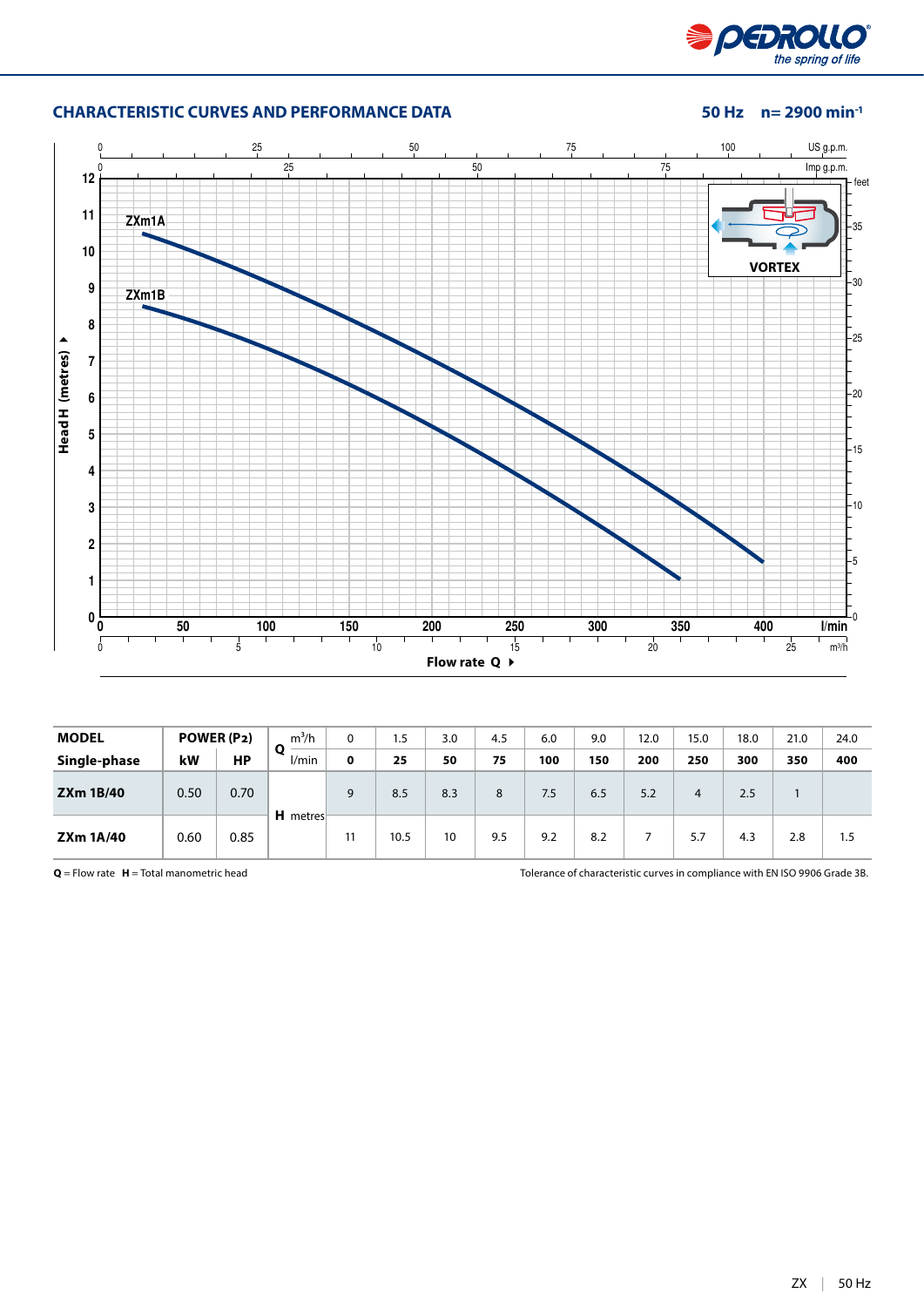# **BEARINGS 6201 ZZ / 6201 ZZ CAPACITOR POS. COMPONENT CONSTRUCTION CHARACTERISTICS PUMP BODY** Cast iron with threaded port in compliance with ISO 228/1 **BASE** Stainless steel AISI 304 **IMPELLER** Technopolymer VORTEX type **MOTOR SLEEVE** Stainless steel AISI 304 **5 MOTOR CASING** Stainless steel **MOTOR SHAFT** Stainless steel EN 10088-3 - 1.4104 **SHAFT WITH DOUBLE SEAL** *Seal Shaft Materials Model Diameter Stationary ring Rotational ring Elastomer* **STA-12R Ø 12** mm Ceramic Graphite NBR **LIP SEAL Ø 12** x **Ø 22** x **H 6** mm

| Pump             | Capacitance              |                             |
|------------------|--------------------------|-----------------------------|
| Single-phase     | (220-230 V or 240 V)     | (110 V)                     |
| <b>ZXm 1B/40</b> | 12.5 $\mu$ F 450 VL      | $30 \mu F - 250 \text{ VL}$ |
| <b>ZXm 1A/40</b> | <b>16</b> $\mu$ F 450 VL | $30 \mu F - 250 \text{ VL}$ |

### **ELECTRIC MOTOR**

**ZXm**: single-phase 220-230 V - 50 Hz with thermal overload protector incorporated into the winding

– Insulation: class F

– Protection: IP X8

### **POWER CABLE**

"H07 RN-F" with Schuko plug

### **Standard length 5 metres**

### **FLOAT SWITCH**

(only for single-phase versions)

### **HOSE CONNECTION**

**Ø 50** mm